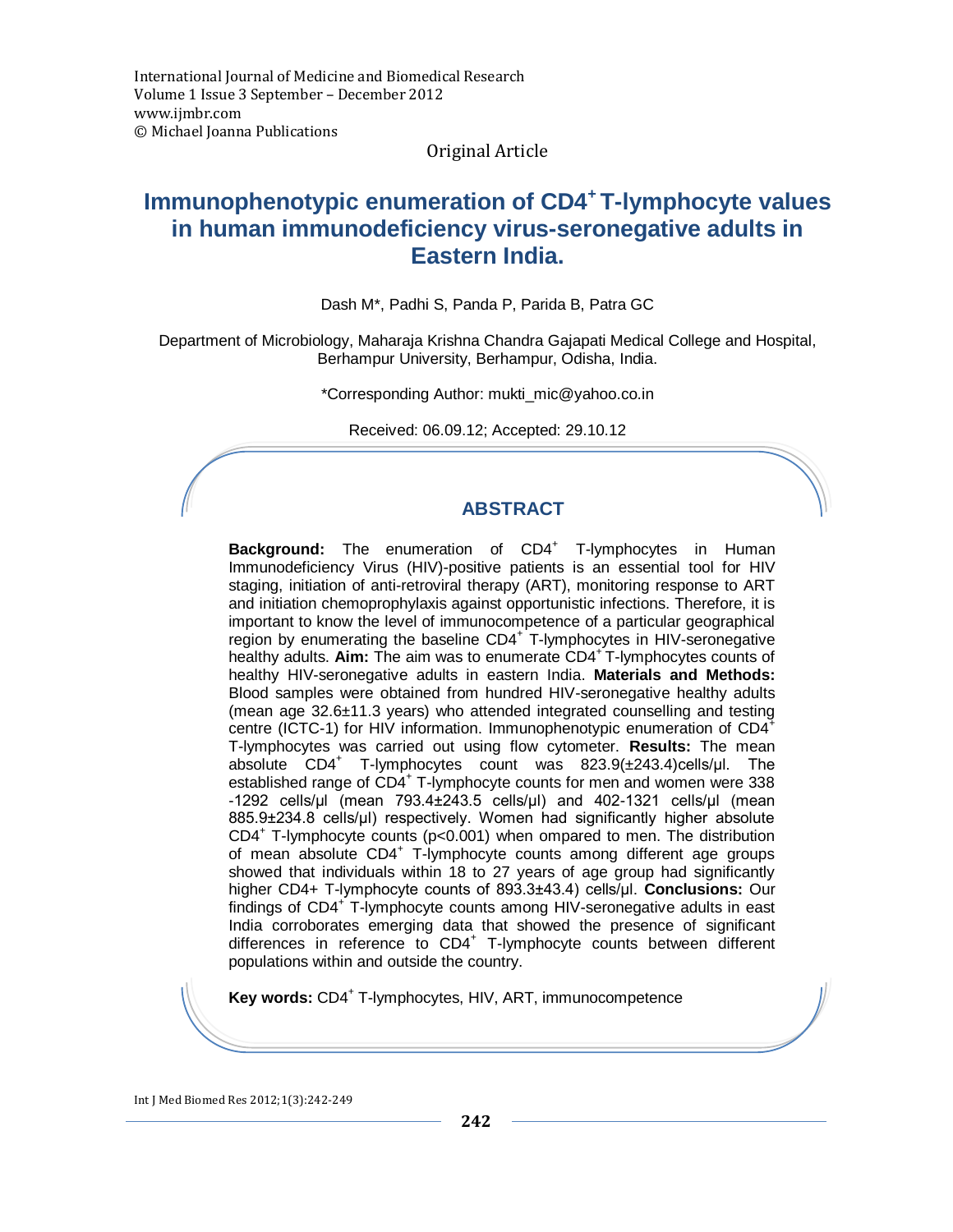## **INTRODUCTION**

T-lymphocytes are defined by the expression of CD3<sup>+</sup> T cell subpopulations by the co-expression of CD4<sup>+</sup> or CD8<sup>+</sup> or HLA-DR.<sup>[1]</sup> CD4<sup>+</sup> T-helper lymphocytes play a central role in regulation of immune response.<sup>[2]</sup> These cells have capacity to help B cells for generating antibodies, to recruit and activate macrophages, to recruit neutrophils, eosinophils, and basophils to sites of infection and inflammation.<sup>[3]</sup> As the CD4<sup>+</sup> Tlymphocytes are main targets of human immunodeficiency virus (HIV), CD4<sup>+</sup> -lymphocyte counts (LCs) are recognized as the most important measurement of overall HIV-induced immune impairment. $^{[4]}$  The enumeration of CD4<sup>+</sup> T-lymphocytes in HIV infected individuals is an essential tool for staging HIV disease, to make decisions for initiation of anti-retroviral therapy (ART), for monitoring response to ART and to initiate chemoprophylaxis against opportunistic infections. [5,6,7] Besides HIV disease, the clinical applications of CD4<sup>+</sup> LCs include diagnosis of primary and secondary immunodeficiency disorders, evaluation of immune-mediated diseases and the assessment of immune reconstitution following stem cell transplantation.<sup>[8,9,10]</sup>

Variability in CD4<sup>+</sup> LCs among healthy HIVseronegative adults has been widely reported and has been attributed to biological, ethnic group influences as well as differences in the methodologies used for T-cell enumeration. Therefore, it is important to know the level of immunocompetence of a particular geographical region by enumerating the baseline CD4<sup>+</sup> LCs in HIV-seronegative healthy adults.

There have been studies of CD4<sup>+</sup> LCs among HIV-seronegative healthy adults reported from northeast, north, west, northwest, south region of India including a multi-centric study.<sup>[11-23]</sup> Also studies have been reported from different parts of the world.<sup>[24-36]</sup> To the best of our knowledge, no study has been conducted from eastern region of India. Hence, we undertook this present study to determine the baseline CD4<sup>+</sup> LCs among HIV-seronegative healthy adults who attended integrated counselling and testing centre 1 (ICTC-1) for HIV information in this part of the country with the aim of establishing a

normal reference range among Indian population.

## **MATERIALS AND METHODS**

#### **Study area and population**

The present study was carried out in the Department of Microbiology, integrated counselling and testing centre 1 (ICTC-1), which is a tertiary referral hospital of eastern India. Hundred HIV-seronegative healthy adult volunteers who attended ICTC-1 for HIV information aged between 18 to 55 years were included in the study. This group is sexually active, hence more vulnerable to contrast sexually transmitted diseases including HIV. The criteria for exclusion include (a) Any minor illness in the last one month (b) Any major illness, including surgery, trauma and accident in the last six months (c) Any chronic illness (d) Vaccination in the last six months (e) Pregnant women (f) Active drug administration (g) HIV seropositive volunteers. Interested subjects were included in this study after obtaining informed verbal consent. All the tests were done in accordance with the Medical College ethical committee guidelines. The findings were analyzed over a period of one year from July 2011 to June 2012.

#### **Sample collection and processing**

Five milliliters (ml) of unlysed whole-blood sample was collected at stipulated time interval between 10 am and noon. Two ml of blood was transferred to a sterile vial for HIV serology and 3 ml of blood transferred to K2 EDTA containing vacutainer tube for CD4<sup>+</sup> LCs.

#### **HIV serology for screening**

Samples were subjected to a rapid screening HIV 1 and 2 Immunodot Test (COMBAIDS $^{\circ}$  - RS Advantage- ST kit, Span Diagnostics Ltd., Surat, India). The test was done according to manufacturer's instructions. All hundred volunteers were HIV negative.

#### **Immunophenotypic enumeration of CD4<sup>+</sup> T-lymphocytes by using flow cytometer**

Immunophenotyping of lymphocytes was carried out by BD FACS™ Calibour system (Becton Dickinson, Fluorescent antibody cell sorter, Singapore) by using 50 μl of well mixed whole-

Int J Med Biomed Res 2012;1(3):242-249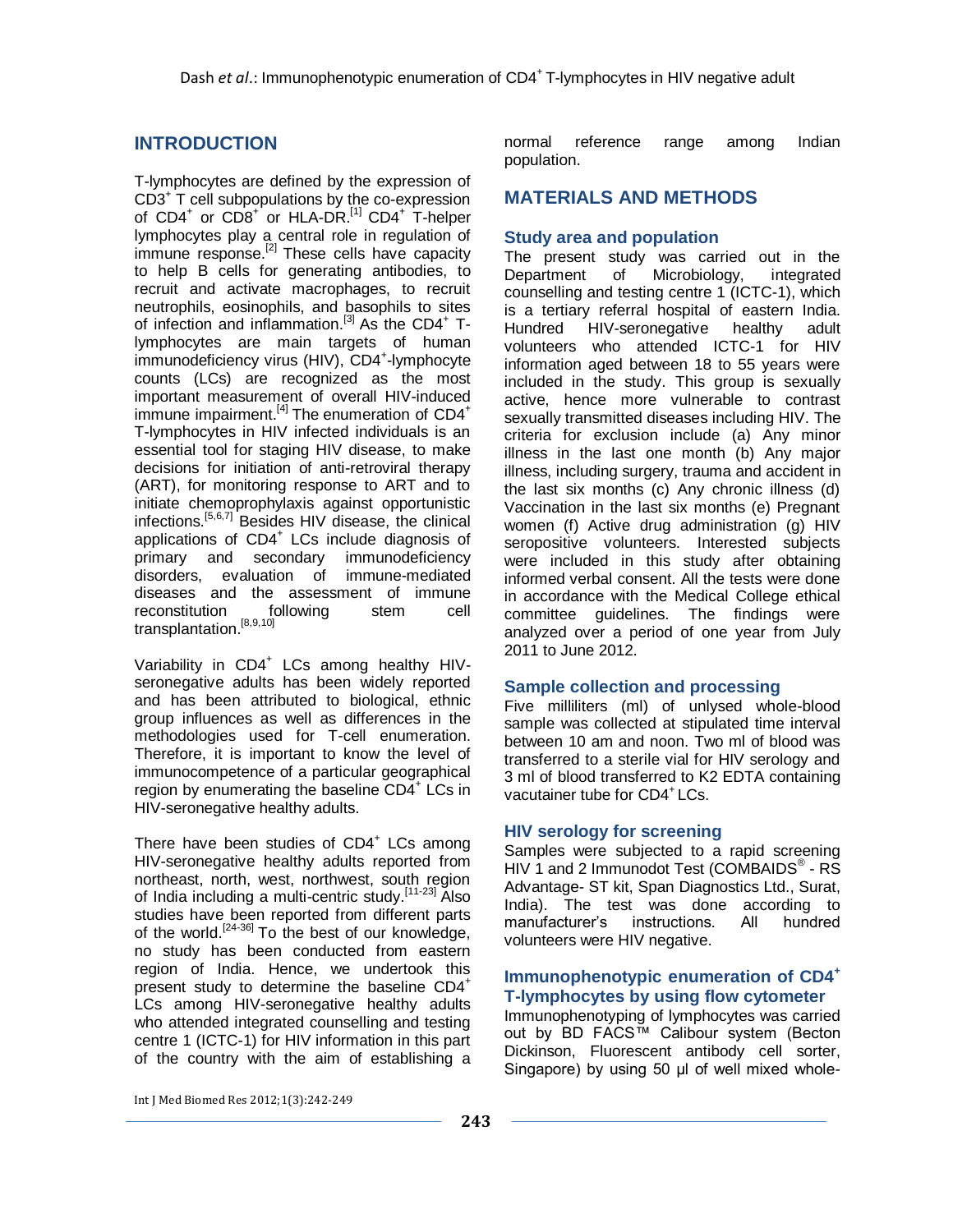blood collected in K2 EDTA containing vacutainer tube. Three antibody panels were used i.e., BD Tri TEST™ CD3 fluorescein isothiocyanate (FITC)/CD4 phycoerythrin (PE)/CD45 peridinin chlorophyll protein (PerCP), a three-color direct immunofluorescence reagent to identify and determine the percentages and absolute counts of mature T-lymphocytes  $(CD3^+)$  and helper T-lymphocyte  $(CD3^+CD4^+)$ subsets in erythrocyte-lysed whole-blood, by using Tru Count™ tubes.<sup>[37,38]</sup> The absolute CD4<sup>+</sup> LCs in the present study were measured with the FACS Calibour system, using single platform technology which is regarded as a reliable and robust method for the enumeration of CD4<sup>+</sup> lymphocytes.<sup>[37,38]</sup>

## **Quality control**

Tests were done in accordance to the manufacturer's guidelines.

## **Statistical analysis**

The values of mean, median and standard deviation of CD4<sup>+</sup> T-lymphocytes were calculated using GraphPad® InStat statistical software. Statistical significance was defined when  $P$ -value  $< 0.05$ .

# **RESULTS**

One hundred HIV-seronegative healthy adults who attended ICTC I for HIV information were included in the study: 67(67%) were male and 33(33%) were female. The age of the subjects included in the present study were ranged from 18 to 55 years, with a mean age of  $32.6 \pm 11.3$ years and median of 30.5 years. The mean age of male was  $33.6 \pm 11.6$  years (range, 18 to 55 years) and female was 30.7 ±10.7 years (range, 18 to 55 years).

The overall mean absolute CD4<sup>+</sup> LCs in the present study population was 823.9±243.4 cells/μl, median 847 cells/μl and reference range of 338 to 1321 cells/μl. The male showed mean absolute CD4<sup>+</sup> LCs of 793.4 ±243.5 (median=820), and female revealed mean  $CD4^+$ LCs of 885.9 ±234.8 (median=896 cells/μl). The reference range of CD4<sup>+</sup> LCs was 338 to 1292 in male and 402 to 1321 cells/μl in female. The *P* value of mean absolute  $CD4^+$  LCs equals to 0.001 (Table 1). In 11 subjects (one female and ten male), the absolute CD4<sup>+</sup> LCs were less than 500 cells/μl. The overall mean percentage of CD4<sup>+</sup> LCs in this present study was 40.5±8.9. The percentage of CD4<sup>+</sup> LCs in male and female was 40.1 ( $\pm$ 9.2) and 41.3 ( $\pm$ 8.8) respectively. The reference range in percentage was 22.6 to 61.2 and 26.1 to 60.4 in males and females respectively.

The subjects were grouped by age; 18-27, 28- 37, 38-47 and 48-55 years. The distribution of mean CD4<sup>+</sup> LCs declined with age. Individuals between 18 to 27 years of age group had 893.3±43.4 cells/µl, followed by 832.4±43.6 in 28 to 37 years, 803.1±67 in 38 to 47 years and least 758.4±95.2 cells/µl in the age group of 48 to 55 years (Table 2).

## **Table 1: CD4<sup>+</sup> lymphocyte counts in HIV-seronegative healthy adults in Eastern India**

*P*-value of mean absolute CD4 cell count equals to 0.0001, considered to be extremely statistically significant.

| Study  | No.      | Absolute CD4 count (cells/µl) |     |           | % of CD4 cells  |        |           |  |
|--------|----------|-------------------------------|-----|-----------|-----------------|--------|-----------|--|
| group  | subjects | Mean (SD)<br>Median           |     | Reference | Mean (SD)       | Median | Reference |  |
|        |          |                               |     | range     |                 |        | range     |  |
| Male   | 67       | $793.4(\pm 243.5)$            | 820 | 338-1292  | $40.1(\pm 9.2)$ | 40.9   | 22.6-61.2 |  |
| Female | 33       | $885.9(\pm 234.8)$            | 896 | 402-1321  | $41.3(\pm 8.8)$ | 39.5   | 26.1-60.4 |  |
| Total  | 100      | $823.9(\pm 243.4)$            | 847 | 338-1321  | $40.5(\pm 8.9)$ | 39.7   | 22.6-61.2 |  |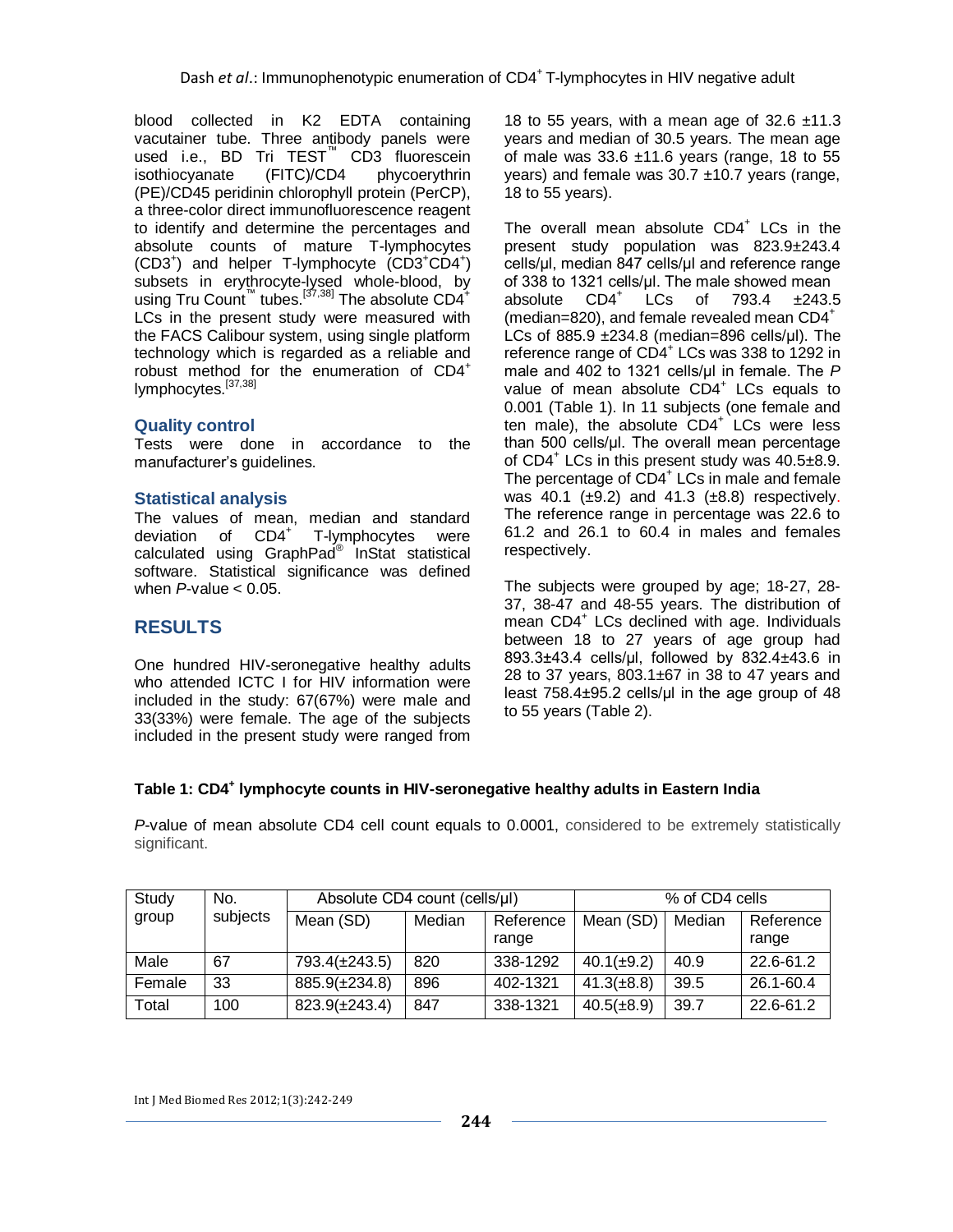Dash *et al.*: Immunophenotypic enumeration of CD4<sup>+</sup>T-lymphocytes in HIV negative adult

| Age           |            | Male                | Female     | Overall               |                    |
|---------------|------------|---------------------|------------|-----------------------|--------------------|
| group (Years) | No. tested | Mean CD4 (SD)       | No. tested | Mean CD4 (SD)         | Mean CD4 (SD)      |
| 18-27         | 21         | $862.6 (\pm 225)$   | 15         | $924 (+274.4)$        | 893.3 (±43.4)      |
| 28-37         | 19         | $801.6 (\pm 258.9)$ | 11         | $863.3 \ (\pm 140.8)$ | $832.4 (\pm 43.6)$ |
| 38-47         | 18         | 755.8 (±235.7)      | 04         | $850.5 (\pm 346.9)$   | $803.1 (\pm 67)$   |
| 48-55         | 09         | 691.1 (±255.7)      | 03         | 825.7 (±231.5)        | 758.4 (±95.2)      |

**Table 2: Age distribution of CD4<sup>+</sup> lymphocyte counts in HIV-seronegative healthy adults in Eastern India**

| Table 3: CD4 T-lymphocyte reference values reported by different Indian studies and its |  |  |  |  |  |
|-----------------------------------------------------------------------------------------|--|--|--|--|--|
| comparison with present study                                                           |  |  |  |  |  |

| Geographical<br>location                            | subjects | Absolute CD4 count (cells/µl)   |                               |                                       | % of CD4 cells                          |                                     |                                               | Ref.            |
|-----------------------------------------------------|----------|---------------------------------|-------------------------------|---------------------------------------|-----------------------------------------|-------------------------------------|-----------------------------------------------|-----------------|
| (India)                                             |          | Mean                            | Median                        | Range                                 | Mean                                    | Median                              | Range                                         | No.             |
| North-<br>east(NE)                                  | 44       | <b>Male: 711</b><br>Female: 766 | Male:651<br>Female: 745       | Male: 379-1128<br>Female:<br>547-1181 | --                                      |                                     |                                               | 11              |
|                                                     | 14       | 848                             | $- -$                         | $\overline{a}$                        | 36                                      | --                                  | н.                                            | 12              |
| West(W)                                             | 252      | <b>Male:727</b><br>Female: 845  | <b>Male:705</b><br>Female:839 | Male: 374-1398<br>Female:<br>380-1493 | Male: 36.9<br>Female: 41.4              | Male:<br>36.6<br>Female:<br>41.6    | Male:<br>24.2-55.1<br>Female:<br>27.5-65      | 13              |
|                                                     | 65       | Male: 743.4<br>Female: 790.4    | Male:690<br>Female: 741       | Male: 379-1800<br>Female:<br>321-1265 |                                         |                                     |                                               | 14              |
|                                                     | 94       | 865                             | $\overline{\phantom{a}}$      | 430-1740                              | 40.2                                    | н.                                  | 30.75-49.6                                    | 15              |
| North (N)                                           | 84       | Male:763.6<br>Female: 797.9     | --                            | Male: 365-1328<br>Female:<br>415-1257 |                                         |                                     |                                               | 16              |
|                                                     | 125      | Male: 687<br>Female: 740        | $-1$                          | Male:640-734<br>Female: 656-824       |                                         |                                     |                                               | 17              |
|                                                     | 40       | 818.4                           | --                            | $-$                                   | н.                                      | --                                  | --                                            | 18              |
| South                                               | 99       | 799                             | $\overline{a}$                | 753.3-844.7                           | 33                                      | --                                  | --                                            | 19              |
| (S)                                                 | 213      | Male: 865<br>Female: 1021       | Male:845<br>Female:954        | Male: 383-1347<br>Female:<br>448-1593 | 40.2                                    | 40.1                                |                                               | 29              |
|                                                     | 44       | 1048                            | --                            | --                                    | --                                      | --                                  | $\overline{\phantom{a}}$                      | 21              |
|                                                     | 30       | 834.6                           | $\overline{a}$                | -−                                    | $\overline{a}$                          | $\overline{a}$                      | $\overline{a}$                                | $\overline{22}$ |
| Multi-<br>centric<br>study                          | 1027     |                                 |                               |                                       | $E: -$<br>W:39.46<br>N:37.38<br>S:32.43 | $E =$<br>W:38.75<br>N:37.26<br>S:33 | $E: -$<br>$W:15-65$<br>$N:15-60$<br>$S:14-51$ | 23              |
| Present<br>study<br>(East)<br><b>Ref: Reference</b> | 100      | Male:793.4<br>Female: 885.9     | Male:820<br>Female:896        | Male: 338-1292<br>Female:<br>402-1321 | Male:40.1<br>Female: 41.3               | Male:40.9<br>Female:<br>39.5        | Male:<br>22.6-61.2<br>Female:<br>26.1-60.4    |                 |

\* The Multicentric study was conducted by Indian Council of Medical Research in 1998. The mean and range of CD4 percent given in the table was the collective data obtained from 3 centers (north), 2 centers (west) and one center from south India.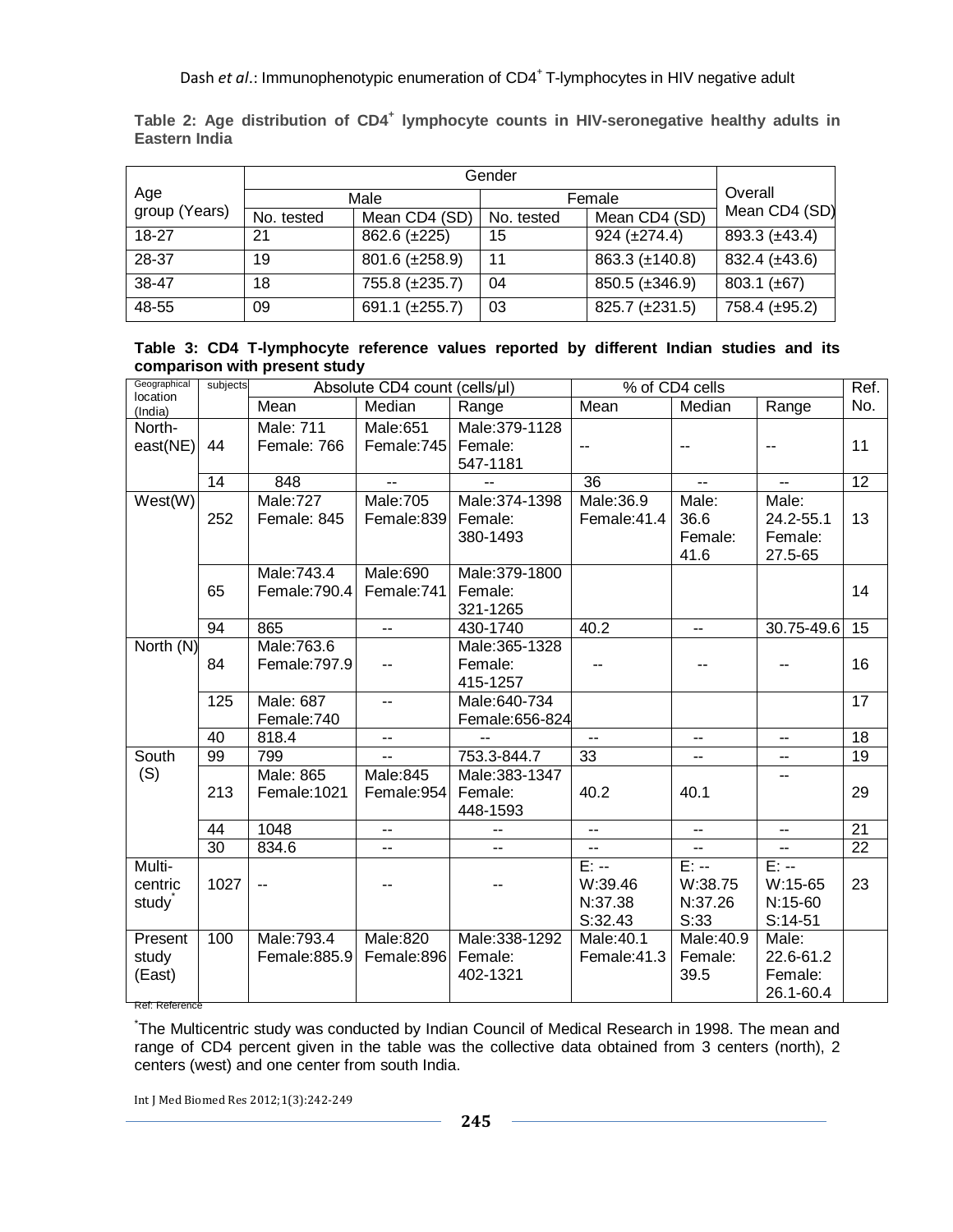# **DISCUSSION**

This present study aimed to characterize CD4<sup>+</sup> LCs among HIV-seronegative healthy adults in eastern India, the first estimates of CD4<sup>+</sup> LCs in this part of the country. The CD4<sup>+</sup> LCs has been shown to be influenced by sex, age, race, time of specimen collection (diurnal rhythms), physical and psychological stress, pregnancy, drug administration (zidovudine, cephalosporin,

cancer chemotherapy, nicotine and steroids), tuberculosis, viral infections, presence of antilymphocyte auto antibodies and procedures like spleenectomy.<sup>[39,40]</sup> Other factors that cause variations in the CD4<sup>+</sup> LCs were type of instrument used, processing and analyzing the whole-blood samples, integrity of the blood samples, staining reagents and fluorochromes, equipment calibration, preference and gating strategies used for the analysis of the results. [41,42]

| Table 4: CD4 T-lymphocyte reference values reported by different countries worldwide and its |  |  |  |
|----------------------------------------------------------------------------------------------|--|--|--|
| comparison with present study                                                                |  |  |  |

| Geographical     | No. of subjects     | (SD)<br>Mean    | Mean<br>(SD)     |               |
|------------------|---------------------|-----------------|------------------|---------------|
| location         | CD4 cou<br>absolute |                 | percentage<br>CП | Reference No. |
|                  |                     | (cells/µl)      | count            |               |
| Shanghai, China  | 614                 | 727 (±255)      | --               | 24            |
| Thailand         | 150                 | 910 $(\pm 300)$ |                  | 25            |
| Saudi Arabia     | 209                 | 869 (±310)      | $39.4(\pm 7.9)$  | 26            |
| Asian            |                     |                 |                  |               |
| population       | 232                 | $838(\pm 268)$  | $35.6(\pm 6.3)$  | 27            |
| including        |                     |                 |                  |               |
| China, Malaysia  |                     |                 |                  |               |
| and India        |                     |                 |                  |               |
| Turkey           | 220                 | $1095(\pm 341)$ | $47.37(\pm 9.1)$ | 28            |
| <b>Botswana</b>  | 437                 | 759 (±245)      | $-$              | 29            |
| Tanzania         | 147                 | $980(\pm 310)$  | $=$              | 30            |
| Cameroon         | 203                 | 980             | --               | 31            |
| Uganda           | 183                 | 1256            | --               | 32            |
| Ethiopia         | 142                 | 775(±225)       | --               | 33            |
| Central          | 150                 | $933(\pm 320)$  | --               | 34            |
| African Republic |                     |                 |                  |               |
| Netherlands      | 1356                | $993(\pm 319)$  |                  | 33            |
| United Kingdom   | 676                 | 830(±290)       | $43.6(\pm 8.9)$  | 35            |
| Italy            | 965                 | 940.5           | 45.1             | 1             |
| United           |                     |                 |                  |               |
| <b>States</b>    | 304                 |                 | $44(\pm 7.6)$    | 36            |
| (Caucasian       |                     |                 |                  |               |
| population)      |                     |                 |                  |               |
|                  |                     |                 |                  |               |
| Present study    | 100                 | 823.9(±243.4)   | $40.5(\pm 8.9)$  |               |
| (East India)     |                     |                 |                  |               |
|                  |                     |                 |                  |               |

The mean absolute CD4<sup>+</sup> LCs in the present study population was 823.9±243.4 cells/ul, median 847 cells/μl and reference range from 338 to 1321 cells/µl. Similar mean absolute

CD4<sup>+</sup> LCs of 818.4 cells/μl were noted by Attili *et al*. [18] in north India, 834.6 cells/μl by Shahapur *et al.*[22] in south India and 848 cells/μl by Singh *et al.*[12] in northeast India. A wide variation in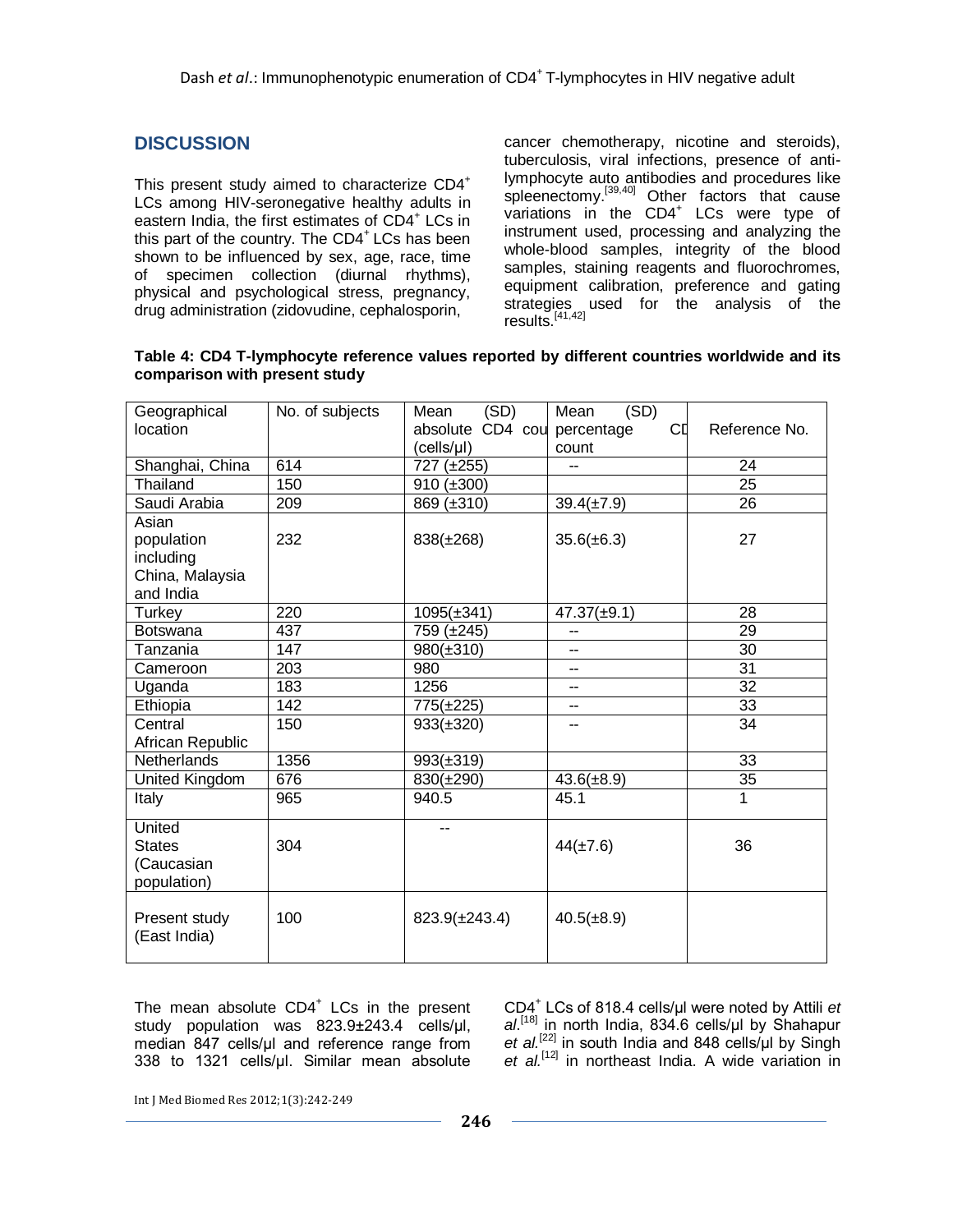mean absolute CD4<sup>+</sup> LCs has been reported from studies conducted in different parts of India. In south India, Kannangai *et al.*[21] and Murugavel et al.<sup>[20]</sup> had reported mean CD4<sup>+</sup> LCs of 1048 cells/ul and 926 cells/ul respectively. Uppal *et al.* in west India had revealed a mean of 865 cells/μl.<sup>[15]</sup> Kannangai *et al.* reported a mean of 1048 cells/μl in south India, Murugavel *et al.* 926 cells/μl in south India and Uppal *et al.* 865 cells/μl in west India. These results were higher than our study.<sup>[15,20,21]</sup> In comparison, lower mean absolute CD4<sup>+</sup> LCs values were reported by Das *et al.*<sup>[13]</sup> 771 cells/µl in west India, Ramalingam *et al.<sup>[19]</sup>* 799 cells/μl in south India and Ray *et al.*<sup>[17]</sup> 703 cells/μl in north India (Table 3). A huge variation in the mean absolute CD4<sup>+</sup> LCs has also been documented from various parts of the world. Similar mean absolute CD4<sup>+</sup> LCs of 838 cells/µl was observed by chng *et al*. among healthy Asian population comprising of individuals from China, India and Malaysia. [27] Jannossy *et al.* in Netherlands, Santagostino et al. in Italy, Yaman *et al.* in Turkey, Vithayasai *et al*. in Thailand, Al Quozi in Saudi Arabia, Jones *et al*. in Uganda, Jannossy *et al.* in Tanzania and Schnizlein-Bick *et al.* in Cameroon have reported higher absolute CD4<sup>+</sup> LCs values, while Jiang *et al*. in China, Bussmann *et al.* in Botswana and Jannossy *et al.* in Ethiopia have reported lower mean absolute CD4<sup>+</sup> LCs of 727, 759 and 775 cells/μl respectively (Table-4).<sup>[24-36]</sup> The mean percentage  $(\%)$  of CD4<sup> $+$ </sup> LCs in our study was 40.5±8.9 (median=39.7 and reference range from 22.6 to 61.2). A multicentric study was carried out by Indian Council of Medical Research (ICMR) in west, north and south parts of the country had revealed mean percentage of CD4<sup>+</sup> LCs of 39.46, 37.38, and 32.43% respectively.<sup>[23]</sup>

Categorization of data based on the gender of the subjects showed a significantly higher mean absolute CD4<sup>+</sup> LCs in females (885.9±234.4cells/μl) in comparison to males (793.4±243.5). Our findings are consistent with most of the studies conducted in India and other countries.  $[11, 13, 16, 20, 32, 33]$  This may be due to the influence of sex hormones on lymphocyte subpopulations.

The distribution of mean absolute CD4<sup>+</sup> LCs among different age groups in our study revealed that the 18 to 27 age group had a

significantly higher CD4<sup>+</sup> LCs of (893.3±43.4 cells/ul), followed by gradual decrease in CD4<sup>+</sup> LCs among subsequent higher age groups, while lowest count of 758.4±95.2 was recorded in the age group of 47 to 55 years. Similar agerelated variations were observed by Oladepo *et*  al. among healthy Nigerian adults.<sup>[43]</sup> They found out that the 18 to 25 year age group had a significantly higher mean CD4<sup>+</sup> LC of 861±288 cells/ul, while the lowest count of 774±433 cells/µl was observed among those older than 60 years of age.[43] This could account for the elderly falling ill more often than the younger ones who are more immunocompetent. However, Uppal *et al.*<sup>[15]</sup> in west India and Murugavel et al.<sup>[20]</sup> in South India revealed that none of the parameters differed significantly in any age groups, implying that in adulthood age had no significant influence on various parameters in their studies.

The mean absolute CD4<sup>+</sup> LCs in 11% (one female and ten males) of subjects in the present study were < 500 cells/μl. This implies 11% of healthy adult subjects had some amount of immunosupression.[44] Similar value of 10.6% reported by Ramalingam *et al.* in normal south Indian healthy individuals.[19] Rungta *et al.* in northwest India observed mean CD4<sup>+</sup> LCs in 20% of the controls were < 500 cells/ $\mu$ l.<sup>[14]</sup>

There were several limitations to this study. The sample size was small and a single geographical area was used. Also, rapid screening for HIV 1 and 2 would not detect recent seroconversion and this would have been included in the analysis.

# **CONCLUSIONS**

Observations from our study corroborate emerging data that reported significant differences in reference CD4<sup>+</sup> LCs between different populations within and outside the country. The establishment of normal reference ranges within the local population is useful to clinicians for the management of HIV in India and other developing countries. It is essential for HIV staging, initiation of anti-retroviral therapy (ART), monitoring response to ART and initiation of chemoprophylaxis against opportunistic infections.

Int J Med Biomed Res 2012;1(3):242-249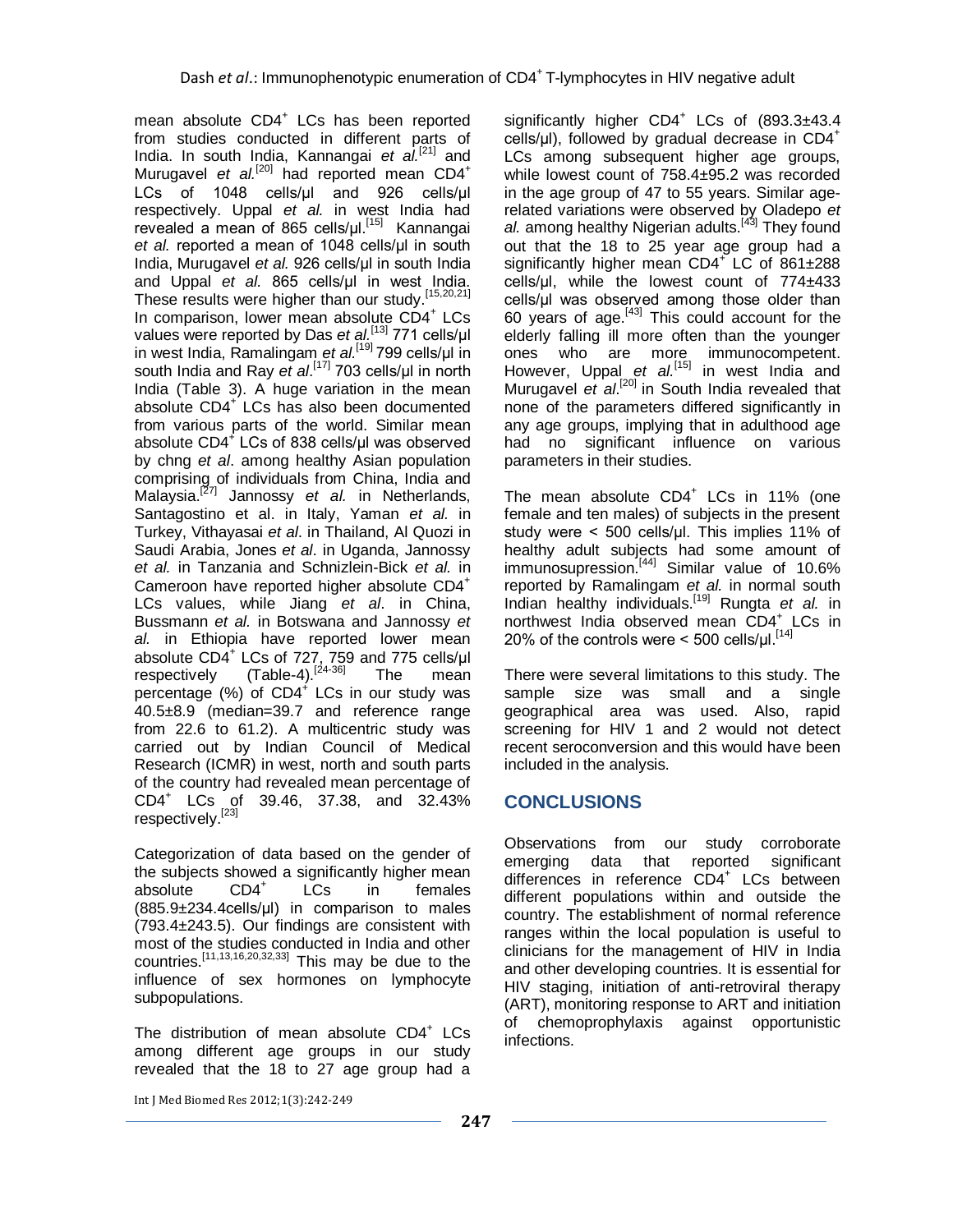## **REFERENCES**

1. Santagostino A, Garbaccio G, Pistorio A, Bolis V, Camisasca G, Pagliaro P, Girotto M. An

Italian national multicenter study for the definition of reference ranges for normal values of peripheral blood lymphocyte subsets in healthy adults. Haematologica 1999;84:499-504.

2. Zhu J, Paul WE. CD4 T cells: fates, functions, and faults. Blood 2008;112:1557-1569.

3. Mosmann TR, Coffman RL. TH1 and TH2 cells: different patterns of lymphokine secretion lead to different functional properties. Annu Rev Immunol 1989;7:145-173.

4. Mellors JW, Muñoz A, Giorgi JV, Margolick JB, Tassoni CJ, Gupta P, Kingsley LA, Todd JA, Saah AJ, Detels R, Phair JP, Rinaldo CR Jr. Plasma viral load and CD4+ lymphocytes as prognostic markers of HIV-1 infection. Ann Intern Med 1997;126:946-954.

5. CDC.gov [Internet]. 1995 Revised Guidelines for Prophylaxis Against Pneumocystis carinii Pneumonia for Children Infected with or Perinatally Exposed to Human Immunodeficiency Virus. c1995 - [cited 2012 Aug 5]. Available from: [http://www.cdc.gov/mmwr/preview/mmwrhtml/000372](http://www.cdc.gov/mmwr/preview/mmwrhtml/00037275.html.) [75.html.](http://www.cdc.gov/mmwr/preview/mmwrhtml/00037275.html.)

6. Friedland GH. Early treatment for HIV-The Time Has Come. N Engl J Med 1990;322:1000-1002.

7. Gebo KA, Gallant JE, Keruly JC, Moore RD. Absolute CD4 vs. CD4 percentage for predicting the risk of Opportunistic illness in HIV infection. J Acquir Immune Defic Syndr 2004;36:1028-1033.

8. Jain A, Atkinson TP, Lipsky PE, Slater JE, Nelson DL, Strober W. Defects of T-cell effector function and post-thymic maturation in X-linked hyper-IgM syndrome. J Clin Invest 1999;103:1151-1158.

9. Bleesing JJ, Straus SE, Fleisher TA. Autoimmune lymphoproliferative syndrome. A human disorder of abnormal lymphocyte survival. Pediatr Clin North Am 2000;47:1291-1310.

10. Storek J, Witherspoon RP. Immunologic reconstitution after haematopoietic stem cell transplantation. In: Atkinson K, editor, Clinical bone marrow and blood stem cell transplantation, 2nd ed. Cambridge, United Kingdom: Cambridge University Press; 2000. p. 111-146.

11. Singh YG, Dar L, Singh NG. Levels of CD4 and CD8 among the inhabitants of Manipur, India. J Commun Dis 2000;32:201-206.

12. Singh HR, Singh NG, Singh TB. Estimation of CD4+ and CD8+ T-lymphocytes in human immunodeficiency virus infection and acquired immunodeficiency syndrome patients in Manipur. Indian J Med Microbiol 2007;25:126-132.

13. Das BR, Bhanushali AA, Khadapkar R, Jeswani KD, Bhavsar M, Dasgupta A. Reference ranges for lymphocyte subsets in adults from western India: Influence of sex, age and method of enumeration. Indian J Med Sci 2008;62:397-406.

14. Rungta A, Hooja S, Vyas N, Rishi S, Rao A, Gupta S. Enumeration of CD4 and CD8 T lymphocytes in healthy HIV seronegative adults of northwest India: a preliminary study. Indian J Pathol Microbiol 2008;51:127-129.

15. Uppal SS, Verma S, Dhot PS. Normal values of CD4 and CD8 lymphocyte subsets in healthy indian adults and the effects of sex, age, ethnicity, and smoking. Cytometry B Clin Cytom 2003;52:32-36.

16. Nag VL, Agarwal P, Venkatesh V, Rastogi P, Tandon R, Agrawal SK. A pilot study on observations on CD4 and CD8 counts in healthy HIV seronegative individuals. Indian J Med Res 2002;116:45-49.

17. Ray K, Gupta SM, Bala M, Muralidhar S, Kumar J. CD4/CD8 lymphocyte counts in healthy, HIV-positive individuals and AIDS patients*.* Indian J Med Res 2006;124:319-330.

18. Attili VS, Sundar S, Singh VP, Rai M. Validity of existing CD4+ classification in north Indians, in predicting immune status. J Infect 2005;51:41-46.

19. Ramalingam S, Kannangai R, Zachariah A, Mathai D, Abraham C. CD4 counts of normal and HIV-infected south Indian adults: do we need a new staging system? Natl Med J India 2001;14:335-339.

20. Murugavel KG, Balakrishnan P, Mohanakrishnan J, Solomon SS, Shankar EM, Muthu Sundaram SP, Kumarasamy N, Piwowar-Manning E, Livant E, Mayer KH, Thyagarajan SP, Solomon S. Establishment of Tlymphocyte subset reference intervals in a healthy adult population in Chennai, India. Indian J Med Res 2009;129:59-63.

21. Kannangai R, Kandathil AJ, Ebenezer DL, Nithyanandam G, Samuel P, Abraham OC, Sudarsanam TD, Pulimood SA, Sridharan G. Evidence for lower CD4+ T cell and higher viral load in asymptomatic HIV-1 infected individuals of India: implications for therapy initiation. Indian J Med Microbiol 2008;26:217-221.

22. Shahapur PR, Bairy I, Shivananda PG. CD4 and CD8 reference counts in normal healthy south-Indian adults. Indian J Med Microbiol 2008;26:280-281.

23. Saxena RK, Choudhry V, Nath I, Das SN, Paranjape RS, Babu G. Normal ranges of some select lymphocyte subpopulations in peripheral blood of normal healthy Indians. Curr Sci 2004;86:969-975.

24. Jiang W, Kang L, Lu HZ, Pan X, Lin Q, Pan Q, Xue Y, Weng X, Tang YW. Normal values for CD4 and CD8 lymphocyte subsets in healthy Chinese adults from Shanghai. Clin Diagn Lab Immunol 2004;11:811-813.

25. Vithayasai V, Sirisanthana T, Sakonwasun C, Suvanpiyasiri C. Flow cytometric analysis of Tlymphocytes subsets in adult Thais. Asian Pac J Allergy Immunol 1997;15:141-146.

26. Al Qouzi A, Al Salamah A, Al Rasheed R, Al Musalam A, Al Khairy K, Kheir O, Al Ajaji S, Hajeer AH. Immunophenotyping of peripheral blood lymphocytes in Saudi men. Clin Diagn Lab Immunol 2002;9:279-281.

27. Chng WJ, Tan GB, Kuperan P. Establishment of